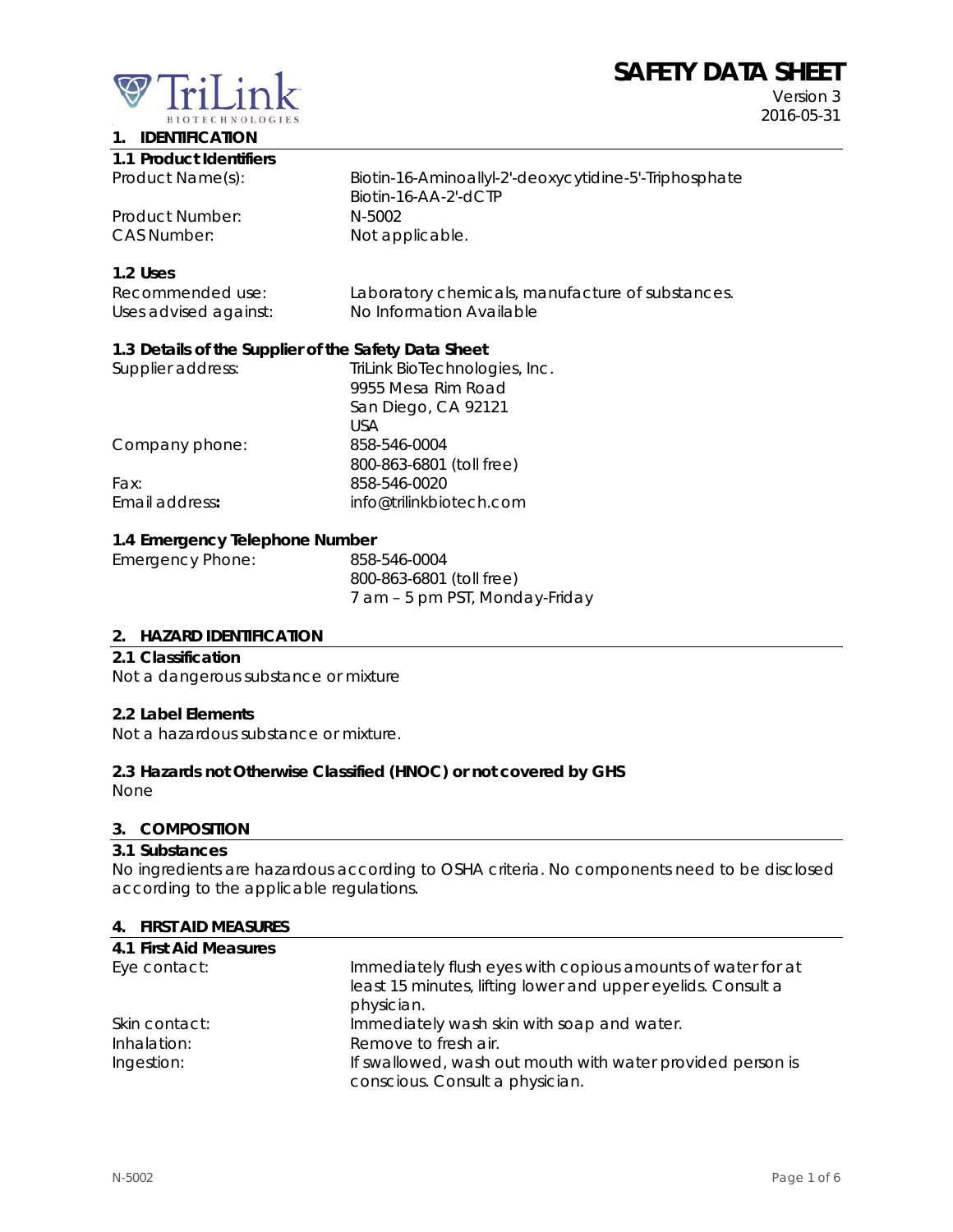# **4.2 Most Important Symptoms and Effects, both Acute and Delayed**

No information available.

# **4.3 Indication of any Immediate Medical Attention and Special Treatment Needed**

No information available.

## **5. FIRE-FIGHTING MEASURE**

| 5.1 Extinguishing Media |                                                                 |
|-------------------------|-----------------------------------------------------------------|
| Suitable Media:         | Use water spray, alcohol-resistant foam, dry chemical or carbon |
|                         | dioxide.                                                        |

## **5.2 Special Hazards Arising from Product**

No information available.

## **5.3 Advice for Firefighters**

As in any fire, wear self-contained breathing apparatus pressure-demand, MSHA/NIOSH (approved or equivalent) and full protective gear.

# **6. ACCIDENTAL RELEASE MEASURES**

**6.1 Personal Precautions, Protective Equipment and Emergency Procedures**  Ensure adequate ventilation. Avoid breathing vapors, mists or gas. See Section 8 for personal protection.

## **6.2 Environmental Precautions**

See Section 12 for additional ecological information.

# **6.3 Methods and Materials for Containment and Clean Up**

Prevent further leakage or spillage if safe to do so. Soak up with inert absorbent material. Pick up and transfer to properly labeled containers. This material and its container must be disposed of as hazardous waste.

# **7. HANDLING & STORAGE**

## **7.1 Precautions for Safe Handling**

Ensure adequate ventilation. Avoid breathing vapors, mists or gas. See Section 8 for personal protection.

## **7.2 Conditions for Safe Storage**

Keep/store only in original container. Storage Temperature: -20°C or below.

## **7.3 Incompatibilities**

None known based on information supplied.

## **8. EXPOSURE CONTROLS/PERSONAL PROTECTION**

#### **8.1 Control Parameters**

This product, as supplied, does not contain any hazardous materials with occupational exposure limits established by the region specific regulatory bodies.

## **8.2 Appropriate Engineering Controls**

General industrial hygiene practices.

## **8.3 Individual Protection Measures**

Eye/Face Protection: Wear safety glasses with side shields (or goggles).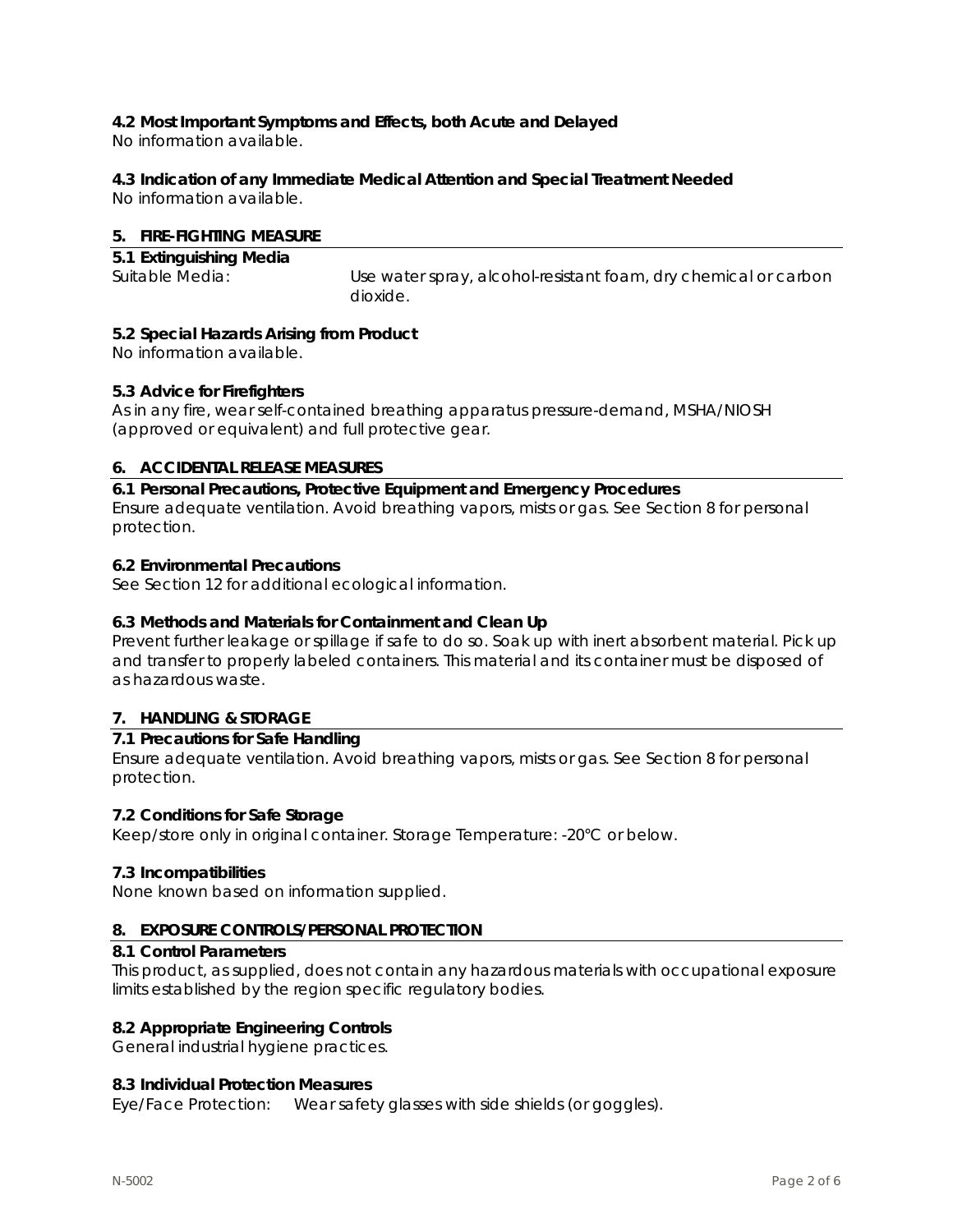| Skin/Body Protection: | Wear suitable protective clothing and gloves.                |
|-----------------------|--------------------------------------------------------------|
|                       | Respiratory Protection: Use in well ventilated areas.        |
| General:              | Handle in accordance with good industrial hygiene and safety |
|                       | practice.                                                    |

#### **9. PHYSICAL AND CHEMICAL PROPERTIES**

| 9.1 Information on Basic Physical and Chemical Properties |                                                       |  |
|-----------------------------------------------------------|-------------------------------------------------------|--|
| Physical state:                                           | Liquid                                                |  |
| Appearance:                                               | Colorless                                             |  |
| Odor:                                                     | Mild                                                  |  |
| pH:                                                       | Refer to trilinkbiotech.com for specific information. |  |
| Melting Point/Freezing Point:                             | No information available                              |  |
| <b>Boiling Point/Boiling Range:</b>                       | No information available                              |  |
| Flash Point:                                              | No information available                              |  |
| <b>Evaporation Rate:</b>                                  | No information available                              |  |
| Flammability (solid, gas):                                | No information available                              |  |
| Upper/Lower Flammability                                  | No information available                              |  |
| Limits:                                                   |                                                       |  |
| Vapor Pressure:                                           | No information available                              |  |
| Vapor Density:                                            | No information available                              |  |
| Relative Density:                                         | No information available                              |  |
| Specific Density:                                         | No information available                              |  |
| Water Solubility:                                         | No information available                              |  |
| Partition Coefficient:                                    | No information available                              |  |
| <b>Autoignition Temperature:</b>                          | No information available                              |  |
| Decomposition Temperature:                                | No information available                              |  |
| Viscosity:                                                | No information available                              |  |
| <b>Oxidizing Properties:</b>                              | No information available                              |  |
|                                                           |                                                       |  |

#### **10. STABILITY AND REACTIVITY**

# **10.1 Reactivity**

No information available.

# **10.2 Chemical stability**

Stable under normal conditions.

#### **10.3 Possibility of hazardous reactions**

Can react briskly with oxidizers, danger of explosion.

#### **10.4 Conditions to avoid**

Incompatible materials. Ignition sources. Heat.

#### **10.5 Incompatible materials**

Strong oxidizing agents.

#### **10.6 Hazardous decomposition products**

Thermal decomposition can lead to release of irritating and toxic gases and vapors. Carbon monoxide. Carbon dioxide (CO2).

#### **11. TOXICOLOGICAL INFORMATION**

## **11.1 Information on likely routes of exposure**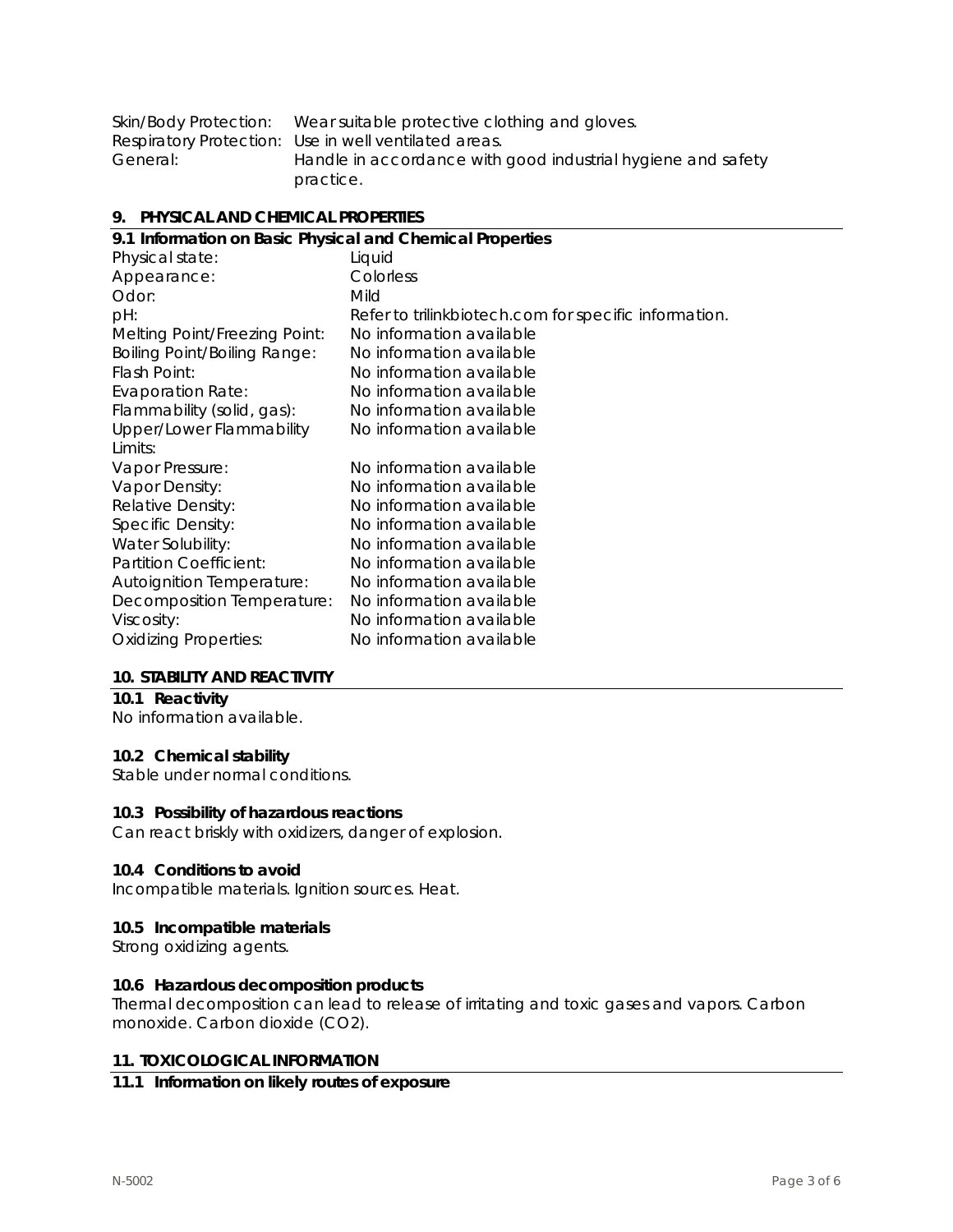| Inhalation   | Avoid breathing vapors or mists. May cause irritation of<br>respiratory tract.                                                                                                                                                 |
|--------------|--------------------------------------------------------------------------------------------------------------------------------------------------------------------------------------------------------------------------------|
| Eye contact  | Redness. May cause slight irritation.                                                                                                                                                                                          |
| Skin contact | Prolonged contact may cause redness and irritation. Repeated<br>exposure may cause skin dryness or cracking.                                                                                                                   |
| Ingestion    | May cause drowsiness or dizziness. Ingestion causes burns of the<br>upper digestive and respiratory tracts. Symptoms include burning<br>sensation, coughing, wheezing, shortness of breath, headache,<br>nausea, and vomiting. |

# **11.2 Information on toxicological effects**

Symptoms No information available.

#### **11.3 Delayed and immediate effects as well as chronic effects from short and long-term exposure**

| Skin corrosion/Irritation:                                  | Mild                                    |
|-------------------------------------------------------------|-----------------------------------------|
| Serious Eye Damage/Eye                                      | Mild                                    |
| Irritation:                                                 |                                         |
| Skin or Respiratory Sensitization: No information available |                                         |
| Germ Cell Mutagenicity:                                     | No information available                |
| Carcinogenicity:                                            | No information available                |
| Reproductive Toxicity:                                      | No information available                |
| Developmental Toxicity:                                     | No information available                |
| Teratogenicity:                                             | No information available                |
| STOT - Single Exposure:                                     | No information available                |
| STOT - Repeated Exposure:                                   | No information available                |
| Target Organs:                                              | Kidneys, eyes, skin, respiratory system |
| Chronic Toxicity:                                           | No information available                |
| Subchronic Toxicity:                                        | No information available                |
| Neurological Effects:                                       | No information available                |
| <b>Aspiration Hazard:</b>                                   | No information available                |
| <b>Other Adverse Effects:</b>                               | No information available                |
|                                                             |                                         |

#### **12. ECOLOGICAL INFORMATION**

# **12.1 Marine pollutant**

No information available

## **12.2 Ecotoxicity**

No information available

# **12.3 Persistence and degradability**

No information available

## **12.4 Bioaccumulation**

No information available

## **12.5 Mobility**

No information available

## **12.6 Other adverse effects**

Ozone Depletion Potential: No information available

Ozone: No information available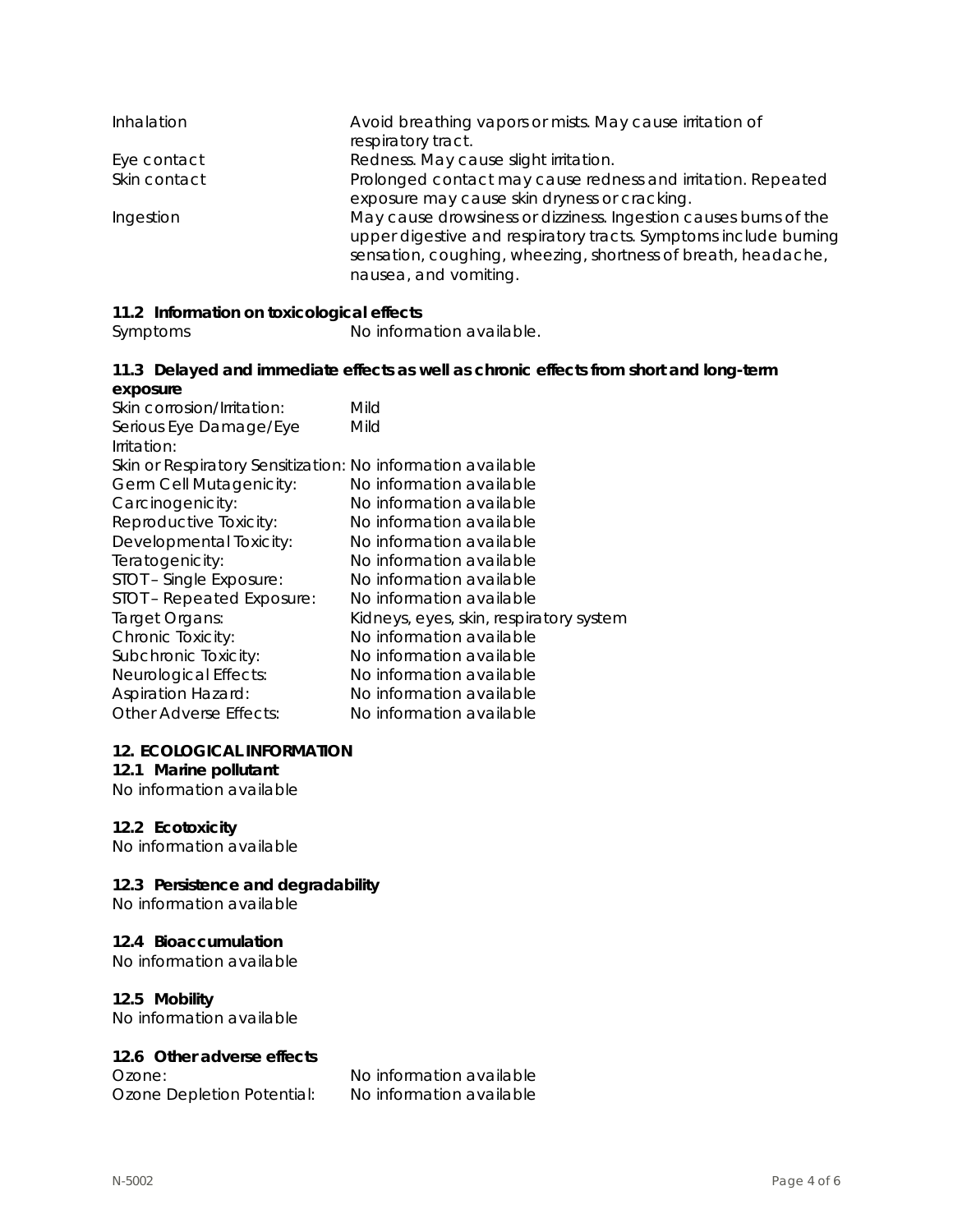# **13. DISPOSAL CONSIDERATIONS**

| 19.<br><b>DISPOSAL CONSIDERATIONS</b>                   |                                                                                                                                                                                                                                                                                                                                                                                                                           |
|---------------------------------------------------------|---------------------------------------------------------------------------------------------------------------------------------------------------------------------------------------------------------------------------------------------------------------------------------------------------------------------------------------------------------------------------------------------------------------------------|
| 13.1 Waste treatment methods                            |                                                                                                                                                                                                                                                                                                                                                                                                                           |
| Relevant Information:                                   | Keep out of drains, sewers, ditches and waterways.                                                                                                                                                                                                                                                                                                                                                                        |
| <b>Disposal Method:</b>                                 | Use a licensed professional waste disposal service to dispose of<br>this product. Product may be dissolved in a combustible solvent<br>or absorbed onto a combustible material and burned by a<br>chemical incinerator.                                                                                                                                                                                                   |
| Contaminated Packaging:                                 | Dispose of as unused product.                                                                                                                                                                                                                                                                                                                                                                                             |
| 14.<br><b>TRANSPORT INFORMATION</b>                     |                                                                                                                                                                                                                                                                                                                                                                                                                           |
| Dot:                                                    | Not dangerous goods.                                                                                                                                                                                                                                                                                                                                                                                                      |
| 15.<br><b>REGULATORY INFORMATION</b>                    |                                                                                                                                                                                                                                                                                                                                                                                                                           |
| 15.1 US Federal Regulations                             |                                                                                                                                                                                                                                                                                                                                                                                                                           |
| Clean Water Act (CWA):                                  | This product does not contain any substances regulated as<br>pollutants pursuant to the Clean Water Act (40 CFR 122.21 and<br>40 CFR 122.42).                                                                                                                                                                                                                                                                             |
| CERCLA:                                                 | This material, as supplied, does not contain any substances<br>regulated as hazardous substances under the Comprehensive<br>Environmental Response Compensation and Liability Act<br>(CERCLA) (40 CFR 302) or the Superfund Amendments and<br>Reauthorization Act (SARA) (40 CFR 355). There may be specific<br>reporting requirements at the local, regional, or state level<br>pertaining to releases of this material. |
| 15.2 US State Regulations<br>California Proposition 65: | This product does not contain any Proposition 65 chemicals.                                                                                                                                                                                                                                                                                                                                                               |
| <b>OTHER INFORMATION</b><br>16.                         |                                                                                                                                                                                                                                                                                                                                                                                                                           |
| $47.4$ URAIC D <sub>2</sub> 1.                          |                                                                                                                                                                                                                                                                                                                                                                                                                           |

| 16.1 HMIS Rating       |                  |
|------------------------|------------------|
| Health Hazard:         | $\left( \right)$ |
| Flammability:          | $\left( \right)$ |
| Physical Hazard:       | $\left( \right)$ |
| Chronic Health Hazard: | $\left( \right)$ |
|                        |                  |

## **16.2 NFPA Rating**

| Health Hazard:     |  |
|--------------------|--|
| Fire Hazard:       |  |
| Reactivity Hazard: |  |

#### **16.3 Preparation Information**

| Prepared By: | TriLink BioTechnologies, Inc.<br>858-546-0004 |
|--------------|-----------------------------------------------|
| Issue Date:  | 2016-05-31                                    |
| Version:     |                                               |

## **16.4 Further Information**

Copyright 2016 TriLink BioTechnologies, inc. License granted to make unlimited paper copies for internal use only. The above information is believed to be accurate, but not necessarily all inclusive, and thus should only be used as a guide in the handling and use of this material. The